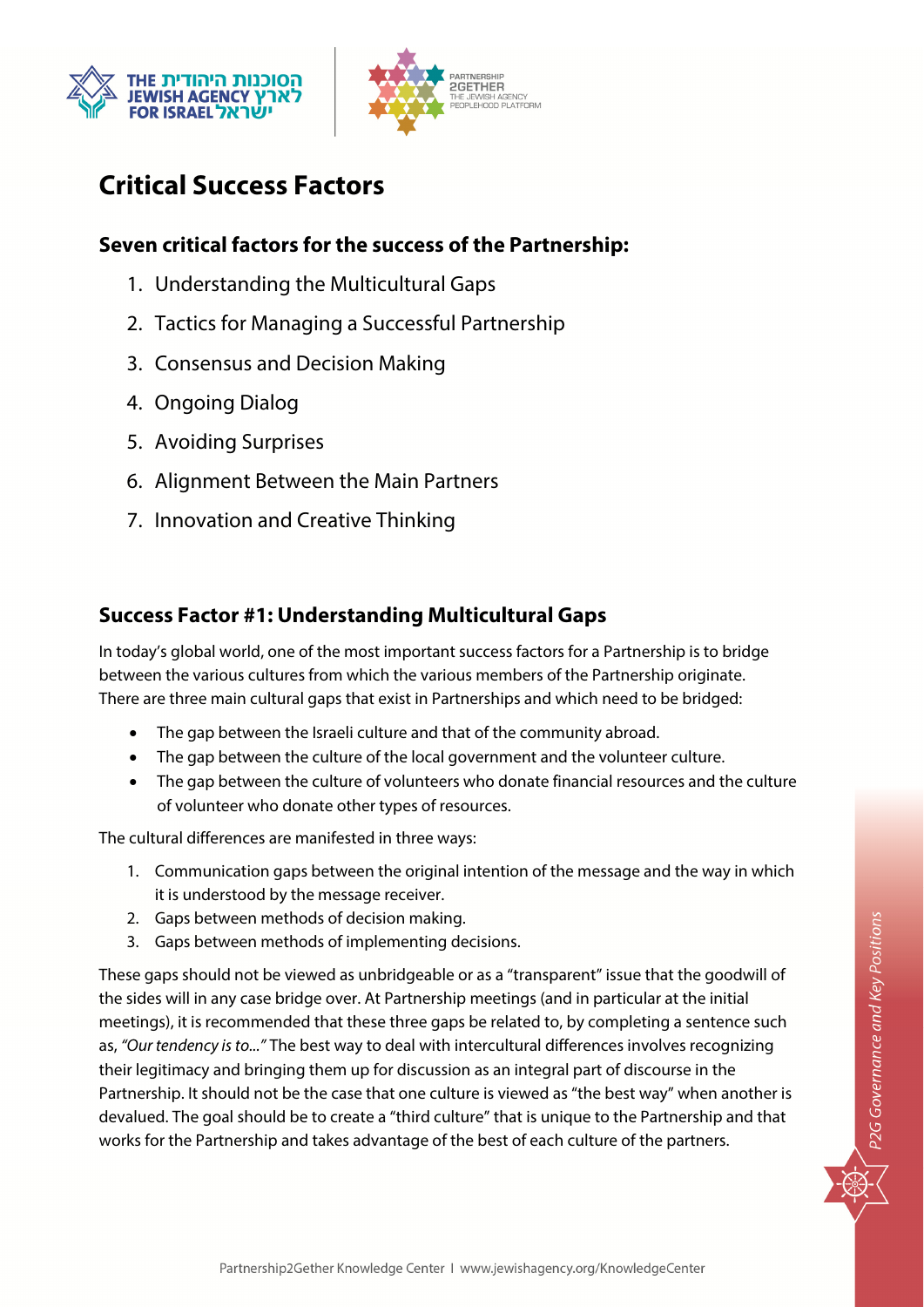



#### **The gap between Israeli culture and that of the community abroad.**

This gap is the most obvious one. According to the accepted stereotypes, there is more initiative in Israel (relative to the communities abroad); there is less planning; there is a rush to get things done ("we will do and then we will listen") with a minimum of thinking; there is more improvising "as you go"; there is less formality; and less emphasis on cultural nuances. All these should be related to as general characteristics, which under certain conditions contribute to the Partnership and under other conditions hurt it and the achievement of its goals.

#### **The gap between the local** (municipal/regional) **government's culture and that of Federation.**

This gap is less talked about but more problematic than the previous one. Some of the partners in Israel are local governments with cultural characteristics that are typical of any government organization and are very different from those of the partners abroad who represent the Jewish community. For example, in a government organization in Israel, the hierarchy is well defined and precise, where the head of a local authority has the final word on any issue. The employees are salaried workers in a formal bureaucratic system. The head of the authority is a publicly elected official and represents a party. His decisions are influenced both by his party and by the desire to be reelected to his position.

A Jewish Federation abroad has a clear hierarchy, although sometimes it is somewhat blurred due to the complex relations between volunteers and professionals (in order to be respectful of volunteers who contribute their time and money). The volunteers give of their free time and are not used to receiving instructions or operating according to inflexible bureaucratic rules. Since the Chairperson of the community is chosen but also "volunteered" for the position, he/she is not indebted to a particular party but rather to a group of people that supported him, who are usually a group of his friends from his personal life. The Chairperson of the Federation is usually not concerned about getting reelected.

While a decision can be made in the local government quite easily through voting and without the need for a consensus, among the communities abroad a consensus is critical for the very existence of the community. Maintaining the consensus is sometimes more important than the decision making itself.

#### **The gap between the culture of volunteers who donate financial resources and that of volunteers contributing other types of resources.**

In various places in the world, and in particular in the US, volunteers contribute not just time but also money. According to the accepted model in the Jewish world in the US, a volunteer that wants to be selected for a position of importance and influence in the community generally must make a significant donation of money.

In Israel, the involvement of a volunteer is not manifested through a donation of money but rather through a contribution of time, knowledge, involvement, etc.

The Director of a Partnership must know how to bridge the gap between the various types of volunteers and the gap in expectations among the Americans with respect to financial contributions by Israeli volunteers.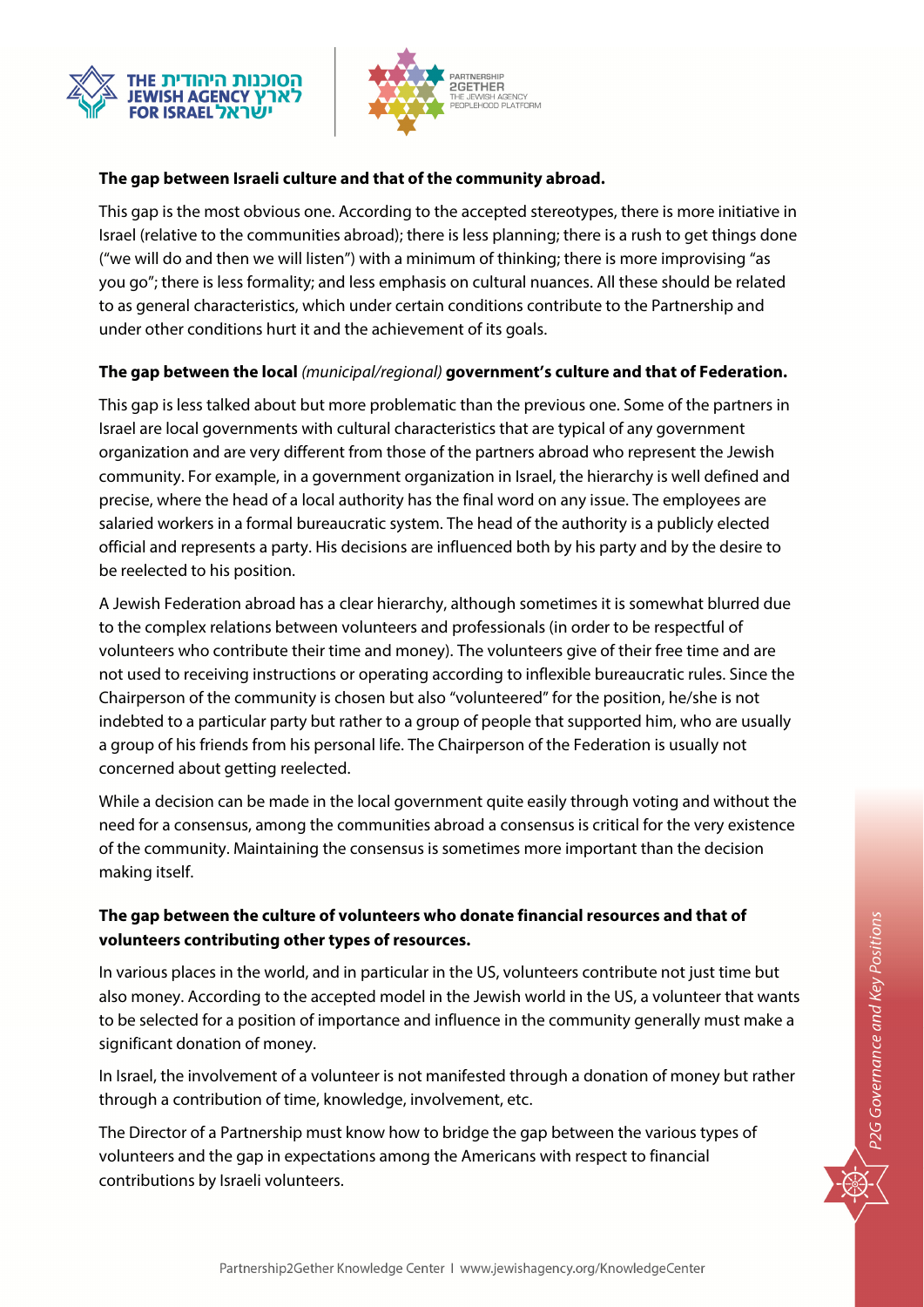



# **Success Factor #2: Tactics for Managing a Successful Partnership**

The Partnership is a living and dynamic system and cannot be taken for granted. The system is based primarily on people's goodwill and mutual trust. In addition to the ongoing management of activity in the Partnership, attention should also be paid to nurturing the **interpersonal relations** that characterize the Partnership.

Just as a project needs to be reexamined periodically at pre-determined intervals, the interpersonal relations in a Partnership also require periodic maintenance. Maintenance is manifested in a number of ways:

- a. **Ceremonies:** "Ceremonies" of the Partnership should be planned and implemented. The ceremonies (such as recognition of achievements, festive meeting of the Steering Committee, occasions for paying tribute to volunteers, etc.) that will provide recognition to participants in the Partnership should be planned together and carried out with regularity in order to build trust.
- b. **Milestones :** The planning of any project will include milestones for evaluating the following:
	- The project's results.
	- Whether there is a need for changes in the project or to exit.
	- Whether there is a significant achievement that can be celebrated/ leveraged in order to obtain additional resources and/or goodwill.
- c. **Ongoing Staff Training:** Periodically (for example, once every three years) the Steering Committee members (with or without the subcommittees' members) will meet for the purpose of review and development. The meeting will be devoted to renewing the vision, learning from experience, acquiring tools for project implementation and discussion of the nurturing of the Partnership's relationships. It is important that the meeting not include operative decision making; such decision should be made at regular staff meetings.
- d. **Dialog as a Primary Management Tool:** Ongoing and scheduled dialog, which includes assessing the level of mutual understanding, constitutes a primary management tool for the Partnership.
- e. **Continuous Maintenance of Consensus:** It is worthwhile making decisions based on consensus and to avoid to whatever extent possible decision making by a majority. Differences of opinion should be recognized as legitimate and an effort should be made to find creative solutions that will satisfy the majority. Continually seeking consensus requires time and energy but pays off in terms of nurturing long-term relations.
- f. **Expressing Needs/Representation of all the Communities:** Correct management will include making sure that the communities (in Israel and abroad) feel that the Partnership is providing the appropriate representation of their desires and needs. The Partnership should not just 'do good' but also should 'look good' in the eyes of the various communities. Transparency is extremely important in the management of the Partnership.
- g. **Giving Credit:** In giving credit within a Partnership, one should not have in mind a "zero sum game". It is worthwhile to actively search for opportunities to give credit for good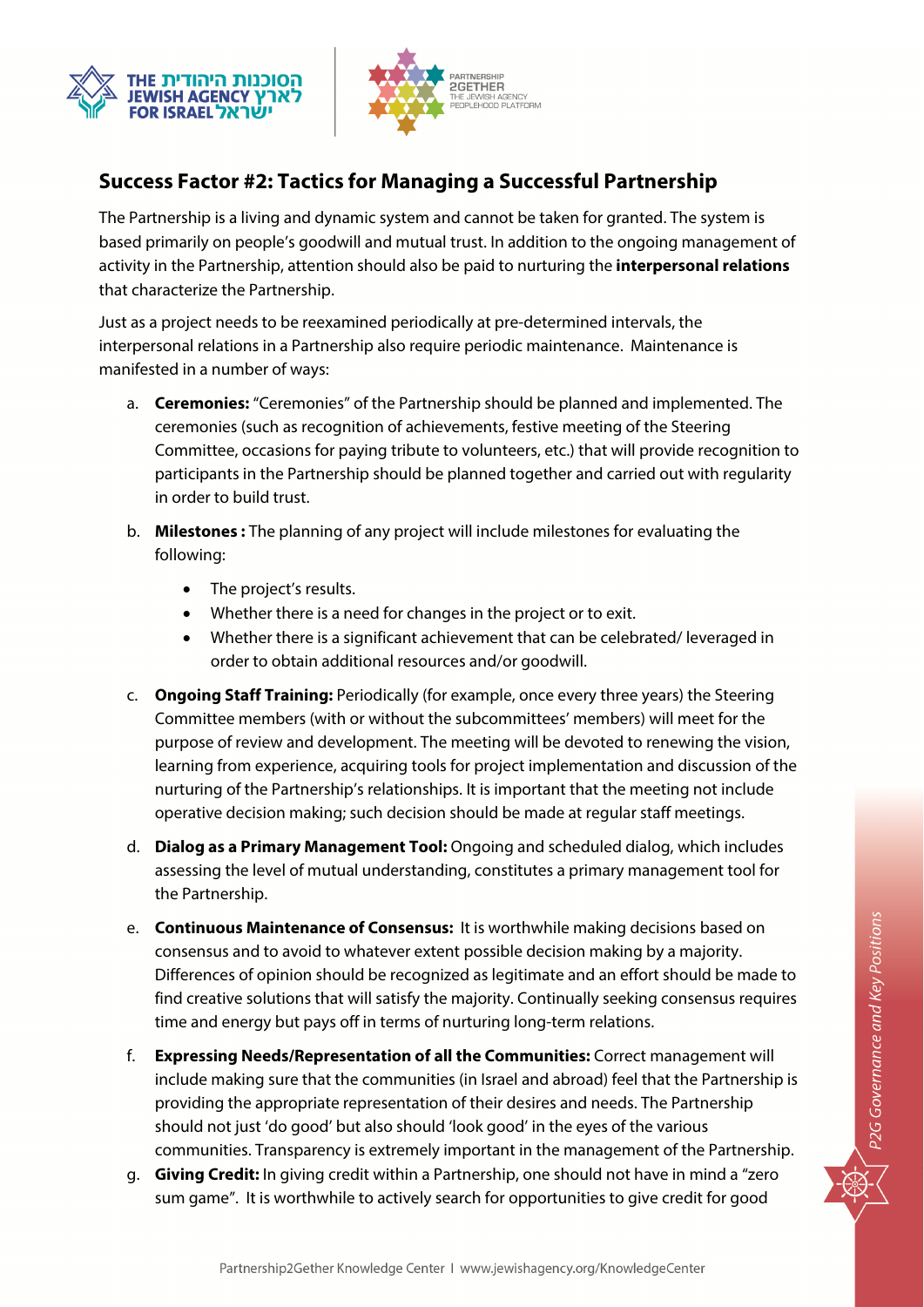



intentions, for accomplishments and for constructive thinking to as many individuals and entities as possible both inside and outside the Partnership. For example, when beginning a discussion, making a festive speech or providing a review, recognition should be given to as many people and bodies as possible. Similarly, spokesmen of all the sides should be allowed to give greetings, present issues, etc. at Partnership gatherings.

### **Success Factor #3: Consensus and Decision Making**

In volunteer projects, a consensus is an essential tool for recruiting the goodwill of all involved. Since the Partnership is also a goal in and of itself, seeking as broad a consensus as possible is critical.

The process of creating a consensus requires an investment of time, effort and negotiating ability. It is important to understand that the creation of a consensus is not a "linear" process in which there is greater consensus after each "round" (meeting). The creation of a consensus more closely resembles a fan or accordion that is opened and closed. Often, a weakening of consensus is observed and there is less agreement than in the past. This is a natural process and it must be ensured that there will be a convergence towards agreement in the long run.

If there appears to be differences of opinion on points that were already agreed upon in an earlier stage, rather than refusing to recognize them, it is more correct to ask what new information has arisen since the previous stage of agreement which has led to a change in positions.

Nonetheless, if it becomes clear that an honest effort has been made to achieve a consensus but to no avail, then it is important to "cut off the discussion" at some point and to continue forward. The danger of letting the decision making drag on without reaching a consensus lies in the creation of a "veto" culture that will paralyze the Partnership. "Cutting off discussion" means putting the issue to a vote, only after the participants fully understand the issue before them.

## **Success Factor #4: Ongoing Dialog**

The character of the Partnership requires ongoing dialog as an essential management tool. The Director of the Partnership must initiate dialog regarding the Partnership, its goals, objectives, projects and their method of implementation, measures of success, evaluation, personal and organizational values, etc. The management of an effective dialog cannot wait for meetings of the Steering Committees or those of the professional staffs. The Director of the Partnership must initiate dialog on an ongoing basis and not make do with reacting to the initiative of the volunteers or the local government.

## **Success Factor #5: Avoiding Surprises**

 There are a number of reasons why the level of sensitivity to surprises is particularly high in a Partnership and therefore it is worthwhile avoiding them.

 **Sectorial Needs:** The Partnership is essentially a conglomerate of (possibly "unofficial") "representatives" of two or more communities. Such a situation encourages an inter-group dynamic in all its aspects. One of the characteristics of this dynamic is the need of each "representative" to make decisions that can be easily "sold"/marketed when he/she returns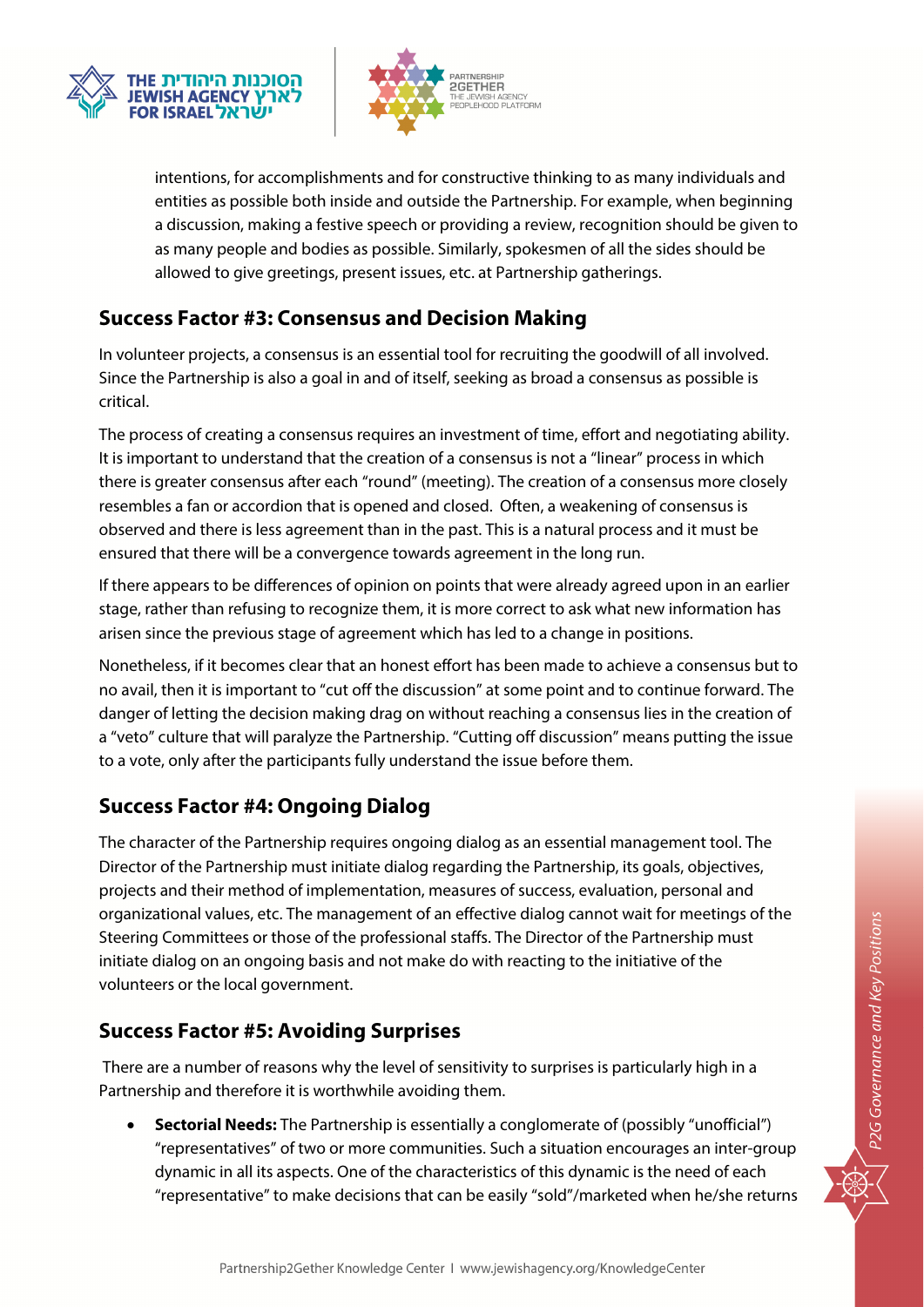



to their community (or when a government employee returns to the government office where he is employed). In such a situation, it is more difficult to make spontaneous decisions since they may not be accepted among one's group of origin.

- **Shared Quality Time:** The geographic distance between partners, the fact that at least some of the representatives travel a long way to get to meetings and the long and valuable time that will pass until the next meeting mandates that each meeting be carried out with maximum efficiency. This efficiency is attained by detailed preparation, which will reduce the risk of surprises, which will waste the time and emotional energy of the partners at the meeting.
- **Intercultural Differences between Partners:** One of the characteristics of Israeli culture is the ability to "think as you go along." In most other cultures, including those of the Partnership communities, this characteristic is viewed as a disadvantage that leads to ineffective meetings. The opposite cultural trait, which is characteristic of the communities from abroad, involves coming to meetings prepared down to the last detail and with the desired results of the meeting already in mind. This intercultural gap often leads to a situation in which the Israeli side unintentionally "surprises" the partners from abroad.

The abovementioned reasons point to the greater importance attributed by the partners to being familiar with the "territory" ahead of time, not to get into speculation and not to be surprised at meetings or in conference calls. In order for discussions to be effective and for wise decisions to be made, the representatives should come to meetings prepared. Therefore, materials, agendas and presentations should be sent out well before the meeting or discussion. The process also requires the inclusion of changes discussed outside the conference room prior to the meeting and also a detailed explanation of the need for the change.

# **Success Factor #6: Alignment between the Main Partners**

Alignment is defined as coordination between the goals of the volunteers and those of the Partnership. The closer the alignment, the more effort will be invested by the volunteers towards the achievements of the Partnership and the Partnership will be more successful in obtaining resources. Alignment is an intangible asset for every Partnership. Raising the level of alignment in a Partnership is one of the objectives of strategic planning.

Partnership Directors, Chairpersons and staff leaders can raise the level of alignment through personal conversations with volunteers and ascertaining their personal needs, beyond simply "Zionist" needs. Questions such as:

- What led you to join the Partnership?
- What would you personally like to gain from the Partnership?
- What gives you satisfaction from your participation in the Partnership?
- When did you feel most benefited or moved by the Partnership?

These are questions that every volunteer coming into the Partnership should be asked and all the volunteers in the Partnership should be asked these questions periodically. In addition, it is